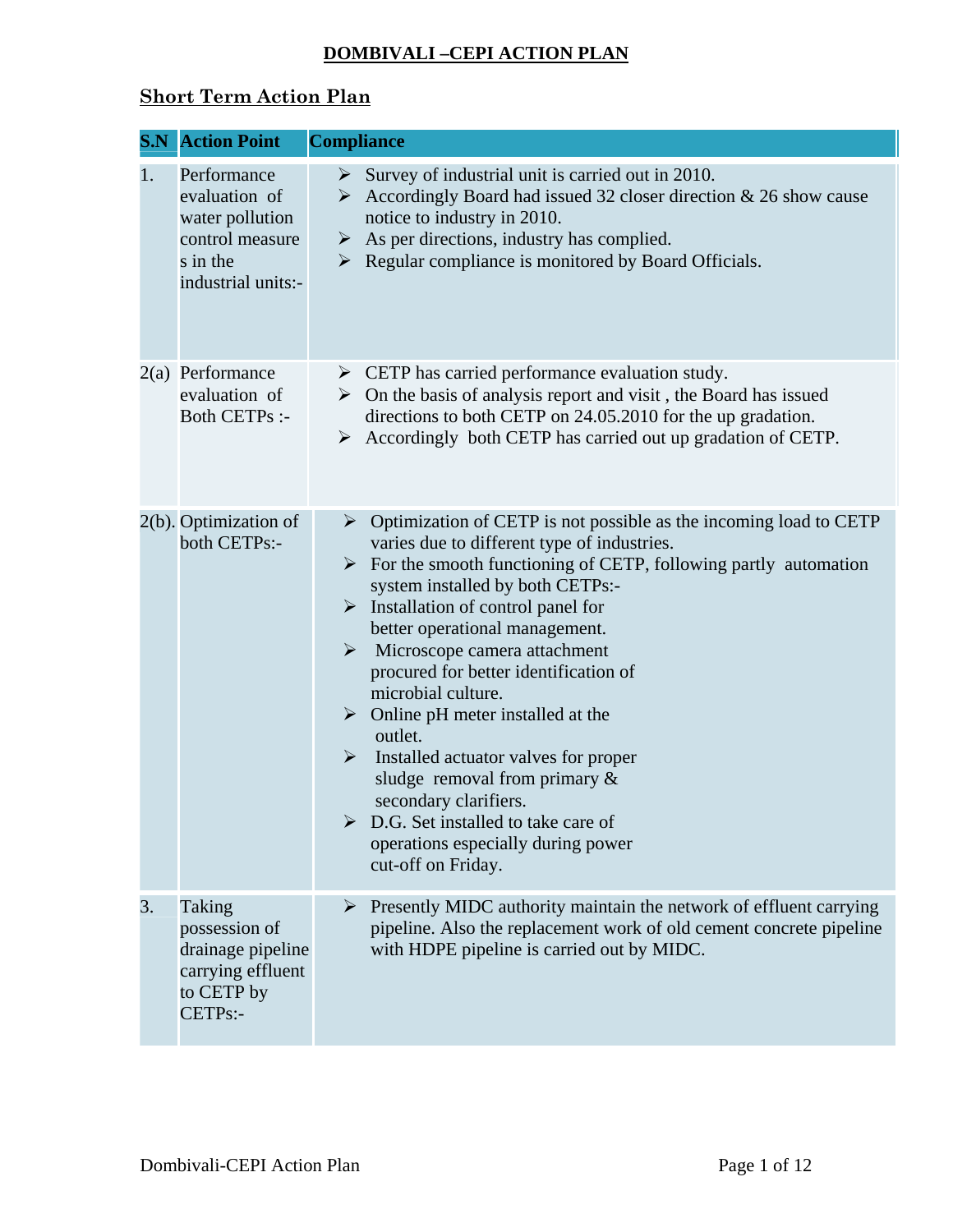| 4.             | Providing tertiary<br>treatment facility<br>and advance<br>waste water<br>treatment :- | The up gradation of DBESA CETP (Capacity-16.00MLD) is<br>➤<br>completed and further up gradation if any required is being<br>considered.<br>Amount spent Rs. 400.00 lakhs.<br>$\triangleright$ The up gradation of DCETP (Capacity-1.5 MLD) is completed and<br>further up gradation if any required is being considered.<br>$\triangleright$ Amount spent Rs. 39.00 lakhs.                                                                                                                                                                                                                                                                                                                                                                                                                                                                                                           |                                                                                                                    |
|----------------|----------------------------------------------------------------------------------------|---------------------------------------------------------------------------------------------------------------------------------------------------------------------------------------------------------------------------------------------------------------------------------------------------------------------------------------------------------------------------------------------------------------------------------------------------------------------------------------------------------------------------------------------------------------------------------------------------------------------------------------------------------------------------------------------------------------------------------------------------------------------------------------------------------------------------------------------------------------------------------------|--------------------------------------------------------------------------------------------------------------------|
| 4              | Status of up<br>gradation work<br>of CETP                                              | $\triangleright$ D CETP:- (1.5 MLD)<br>Additional Hyca-Reacter for bio- tower<br>➤<br>"A" installed.<br>Additional two blowers installed for bio-towers.<br>➤<br>On line pH monitors installed.<br>➤<br>Civil work of launders carried out.<br>➤<br>Central control panels with indicators installed<br>➤<br>for better operational management.<br>$\triangleright$ Microscope camera attachment procured for<br>better identification of microbial culture.<br>$\triangleright$ D.G. Set installed to take care of operations<br>especially during power cut-off on Friday.<br>$\triangleright$ Work of installation of Monobelt filter Press<br>is in progress and will be completed by the<br>end of June 2013.<br>Also DPR for up gradation $&$ expansion is<br>$\blacktriangleright$<br>under preparation from 1.5 MLD to 2.0 MLD.                                               | DCETP-<br>Amount spent<br>Rs. 39.00 lakhs.<br><b>Rs. 80.00 lakhs</b>                                               |
| $\overline{4}$ | Status of<br>upgreadation<br>of DBESA<br>$CETP$ :-                                     | Installed 10 HP 5 Nos. of new mixers in<br>➤<br>equalization tank for better equalization.<br>Installation of control panel for better<br>➤<br>operational management.<br>Microscope camera attachment procured for<br>$\blacktriangleright$<br>better identification of microbial culture.<br>Online pH meter installed at inlet & outlet.<br>➤<br>New Bio reactor 4 nos. commissioned.<br>➤<br>12 Triton Aerators commissioned.<br>➤<br>Installed actuator valves for proper sludge<br>➤<br>removal from primary & secondary clarifiers.<br>D.G. Set procured to take care of operations<br>$\blacktriangleright$<br>specially during power cut-off on Friday.<br>Proposal submitted to MIDC for the treatment<br>➤<br>of 4.50 MLD domestic effluent generated from<br>MIDC residential area in existing CETP.<br>Also DPR for expansion is under preparation<br>➤<br>for 4.00 MLD. | <b>DBESA</b><br>$\blacktriangleright$<br>CETP-<br><b>DBESA</b><br>CETP-<br>Amount<br>spent Rs.<br>400.00<br>lakhs. |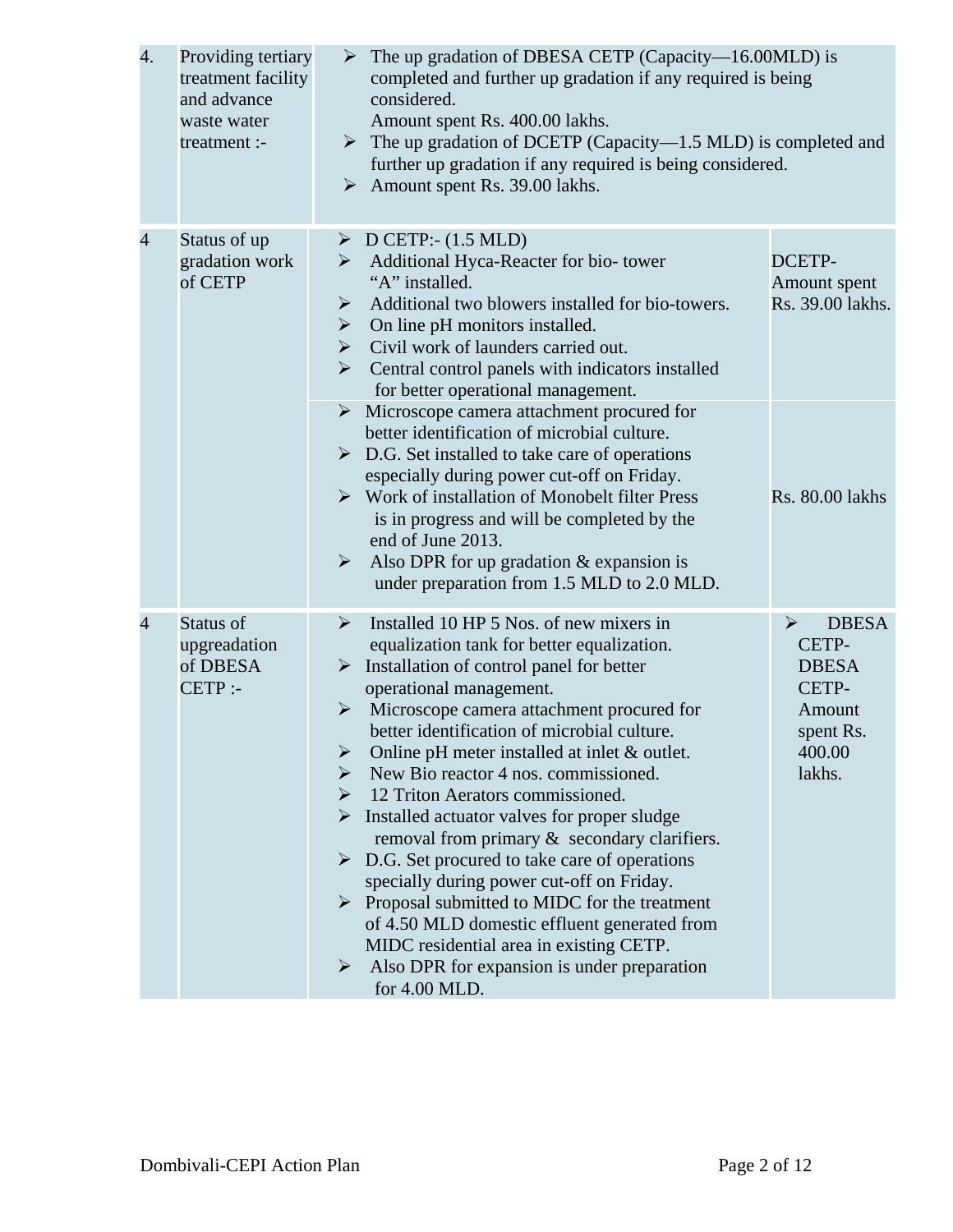| <b>Average Report of CETP</b> |                  |        |        |        |        |  |  |  |
|-------------------------------|------------------|--------|--------|--------|--------|--|--|--|
| <b>DBESA CETP Phase-I</b>     |                  |        |        |        |        |  |  |  |
|                               | <b>Standards</b> | 2010   | 2011   | 2012   | 2013   |  |  |  |
| pH                            | $5.5 - 9$        | 7.41   | 7.51   | 7.5    | 7.74   |  |  |  |
| <b>BOD</b>                    | $100$ mg/lit     | 159.16 | 294.47 | 124.70 | 145.34 |  |  |  |
| <b>COD</b>                    | $250$ mg/lit     | 439.33 | 797.22 | 325.63 | 336    |  |  |  |
| Dombivali CETP Phase-II       |                  |        |        |        |        |  |  |  |
|                               |                  | 2010   | 2011   | 2012   | 2013   |  |  |  |
| pH                            | $5.5 - 9$        | 7.31   | 7.02   | 7.01   | 7.37   |  |  |  |
| <b>BOD</b>                    | $100$ mg/lit     | 265.88 | 233.65 | 127.15 | 175.16 |  |  |  |
| <b>COD</b>                    | 250 mg/lit       | 804.31 | 619.48 | 328.70 | 428.04 |  |  |  |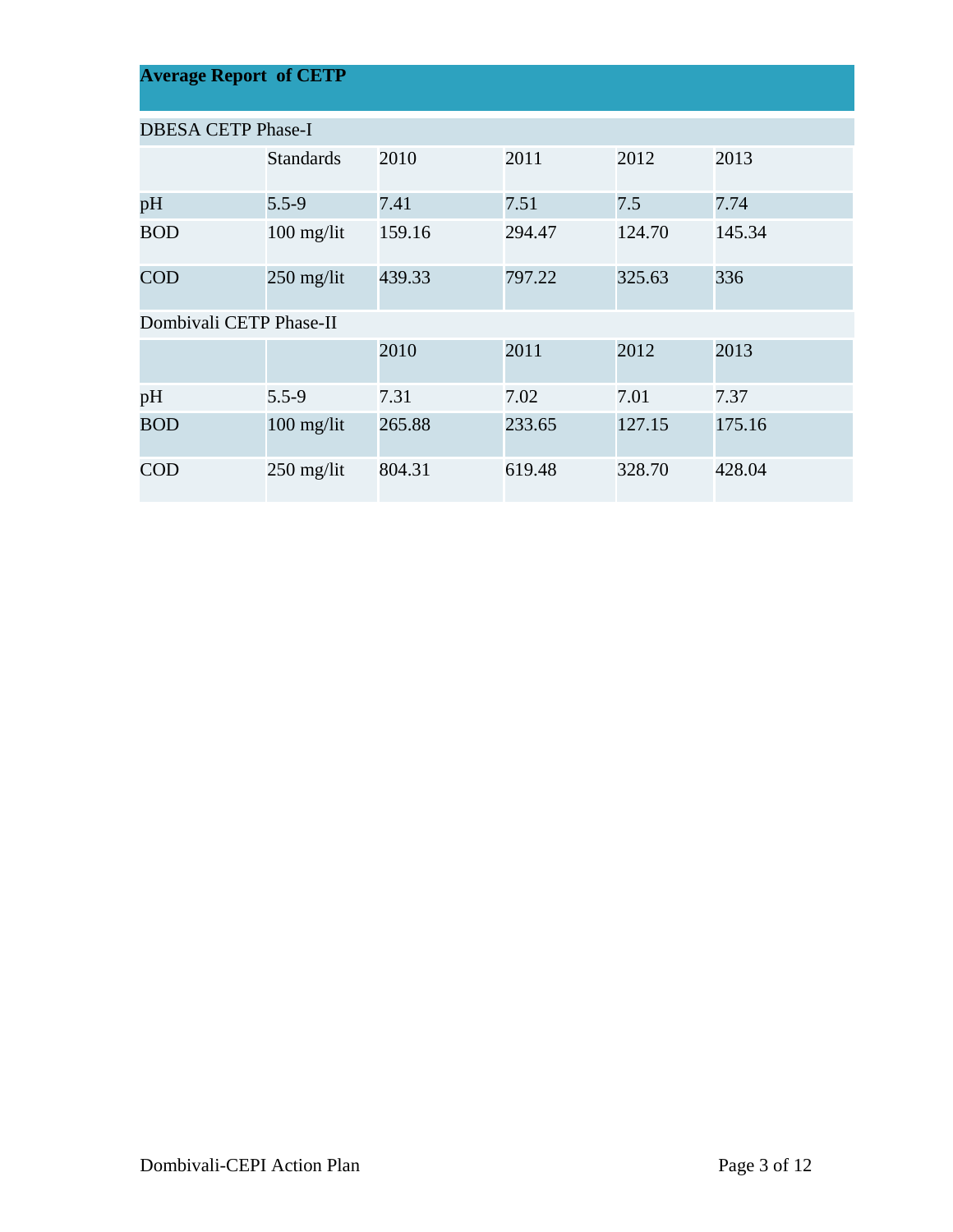



**DBESA CETP, Ph-I** 

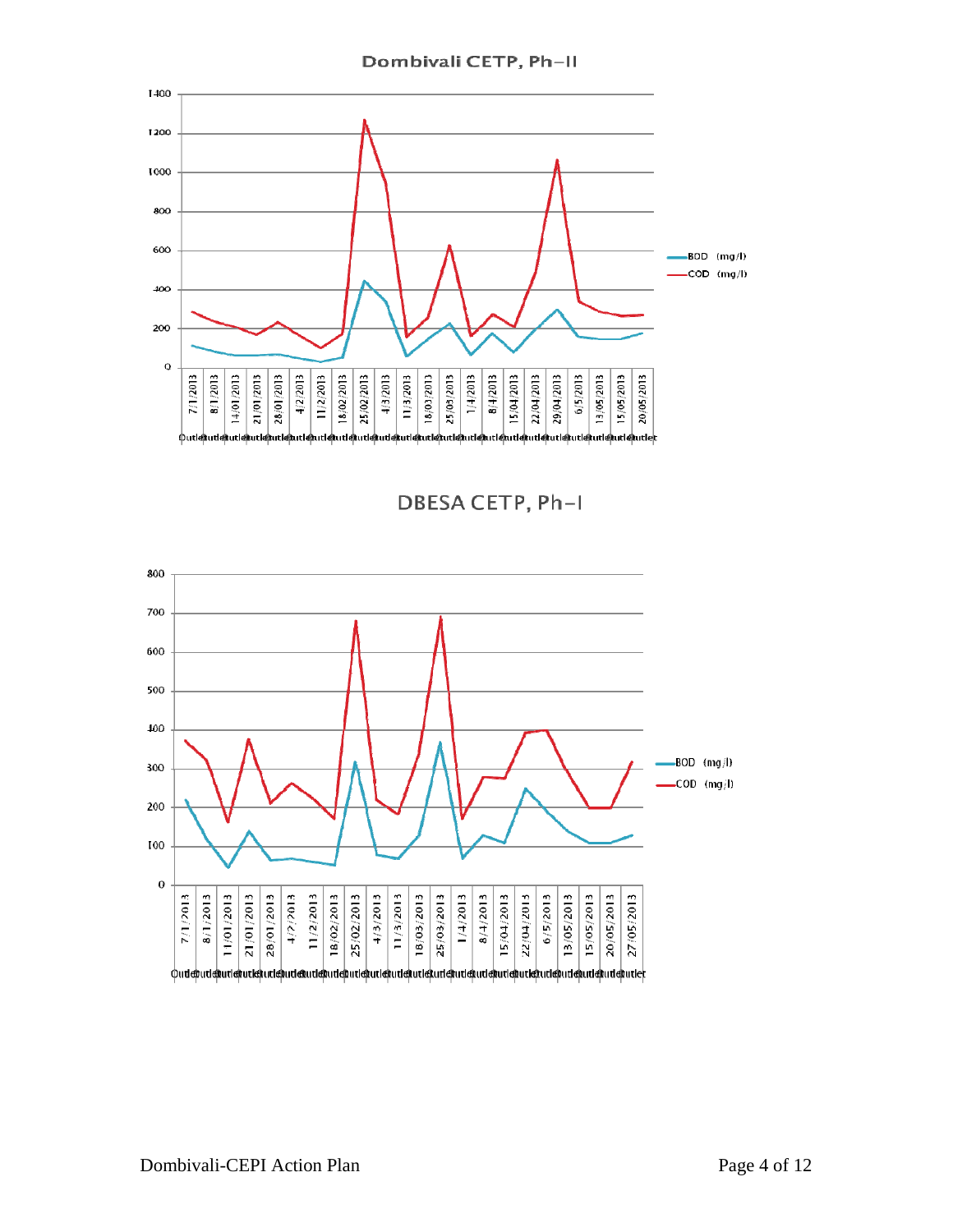|           | <b>S.N. Action Point</b>                                                                                                                                              | <b>Compliance</b>                                                                                                                                                                                                                                                                                                                                                                                                                                                                                                                       |
|-----------|-----------------------------------------------------------------------------------------------------------------------------------------------------------------------|-----------------------------------------------------------------------------------------------------------------------------------------------------------------------------------------------------------------------------------------------------------------------------------------------------------------------------------------------------------------------------------------------------------------------------------------------------------------------------------------------------------------------------------------|
| 5.        | Repairing of leakages of<br><b>Effluent carrying</b><br>pipeline & replacement<br>of the same:-                                                                       | Length of internal effluent carrying pipeline is 30.40 KM.<br>➤<br>MIDC has replaced same with HDPE line.<br>Total no. of chambers is 290. Out of 290 chambers, 265 new<br>$\blacktriangleright$<br>chambers are constructed by MIDC.<br>Recently MIDC removed sludge from MIDC sump.<br>➤                                                                                                                                                                                                                                              |
| 6.        | Laying of closed pipeline<br>for disposal of treated<br>effluent from CETPs up<br>to Creek:-                                                                          | $\triangleright$ Local body KDMC has issued NOC for laying pipeline.<br>$\triangleright$ From DBESA CETP to Creek-(0-1500 meter)-<br>$\triangleright$ Tenders finalized and work order will be issued after monsoon.<br>$\triangleright$ From DCETP to DBESA CETP proposal prepared by local<br>MIDC office and submitted their Head Quarters for approval.<br>$\triangleright$ From 1500 meter to 4650 meter:-<br>For this section land acquisition is under process. Once the land<br>acquisition is completed work will be taken up. |
| 7.        | <b>VOCs Monitoring :-</b>                                                                                                                                             | $\triangleright$ VOC monitoring carried by M/s. SGS Pvt. Ltd., Chennai on<br>23& 24.02.2011<br>in MIDC Dombivali area at different locations such as within<br>industries, at CETP on behalf of Board.                                                                                                                                                                                                                                                                                                                                  |
| 8.        | Lifting of effluent passed<br>into nalla due to any<br>accident or leakage or<br>chamber overflow into<br>CETP by providing<br>bandhara on the nalla<br>near CETPs :- | $\triangleright$ Length of internal effluent carrying pipeline is 30.40 KM.<br>MIDC has replaced same with HDPE line.<br>Total no. of chambers is 290. Out of 290 chambers, 265 new<br>chambers are constructed by MIDC.<br>As MIDC has completed above work there is no need of<br>➤<br>bandhara.                                                                                                                                                                                                                                      |
| 9<br>(a). | Provision of continuous<br>power supply to CETPs:-                                                                                                                    | DCETP installed D.G. set.<br>Whenever there is power shut down DBESA CETP procured<br>➤<br>DG Set.                                                                                                                                                                                                                                                                                                                                                                                                                                      |
| 9<br>(b)  | Provision of continuous<br>power supply to Pumping<br>station:-                                                                                                       | MIDC has installed D.G. set.                                                                                                                                                                                                                                                                                                                                                                                                                                                                                                            |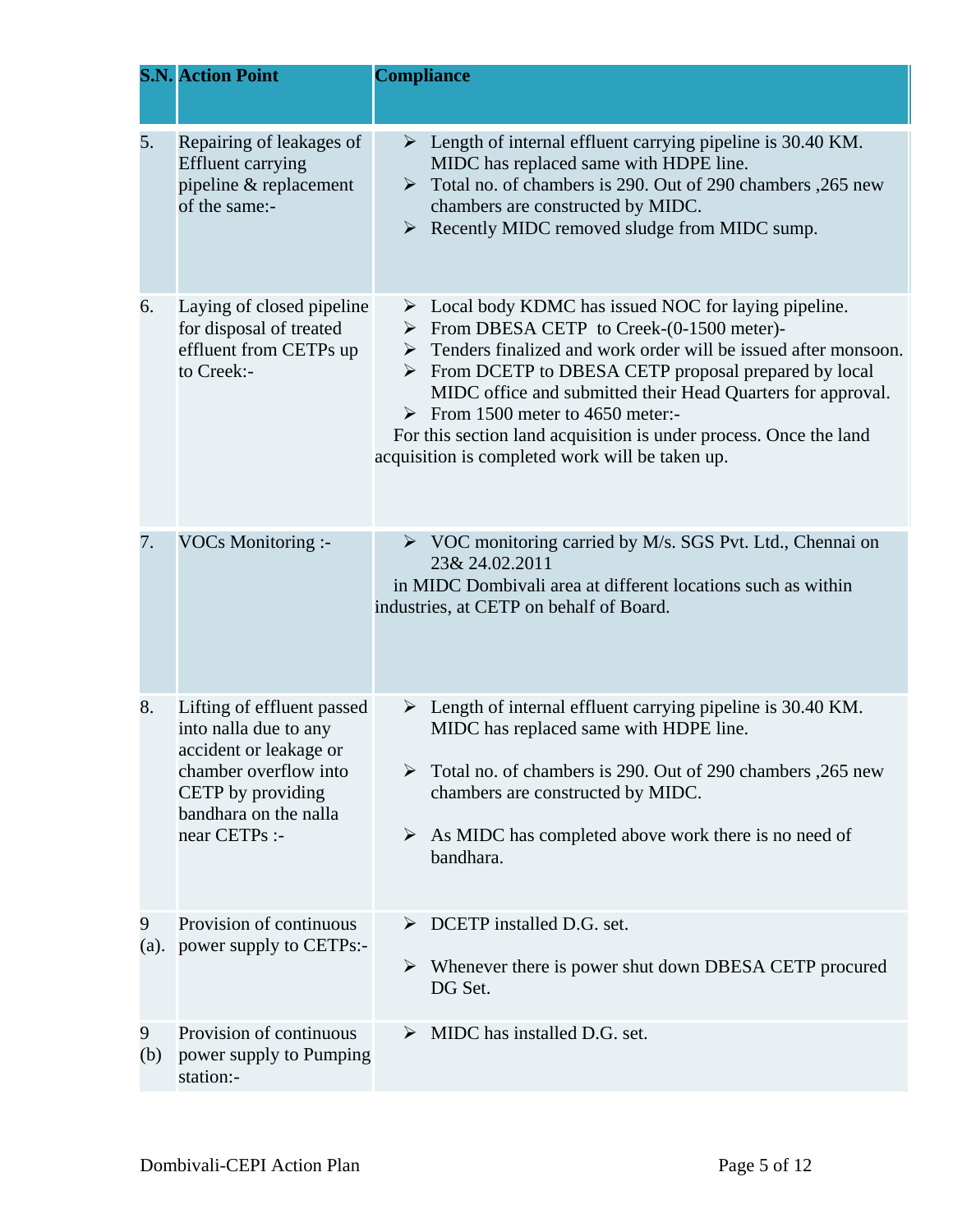|     | 9 (c) Provision of continuous<br>power supply to STP &<br>Pumping station:-                                                                                                                      | $\triangleright$ KDMC has installed DG set for their new 6 STP and pumping<br>stations.                                                                                                                                                                                                   |
|-----|--------------------------------------------------------------------------------------------------------------------------------------------------------------------------------------------------|-------------------------------------------------------------------------------------------------------------------------------------------------------------------------------------------------------------------------------------------------------------------------------------------|
|     | 10. Performance evaluation<br>of air pollution control<br>measure s in the<br>industrial units:-                                                                                                 | Survey of industrial unit is carried out in 2010.<br>Accordingly Board had issued 32 closer direction & 26 show<br>cause notice to industry in 2010.<br>$\triangleright$ As per directions industry has complied.<br>$\triangleright$ Regular compliance is monitored by Board officials. |
| 11. | Inventorying of units<br>carrying out reactions in<br>open vessels and<br><b>Ensuring closed</b><br>operations with adequate<br>APCMs:-                                                          | $\triangleright$ MPCB carried out survey of industrial unit in MIDC area. No<br>such unit observed during the survey.                                                                                                                                                                     |
| 12. | Inventorying of<br>Hazardous Air Pollutant<br>emitting units And<br><b>Installation of Leak</b><br>Detection and Repair<br>(LDAR) in case of<br>pesticide and bulk drug<br>manufacturing units:- | LDR is installed by one pesticide $\&$ one bulk drug unit.                                                                                                                                                                                                                                |
| 13. | Provision of new AAQM<br>station :-                                                                                                                                                              | > Under SAMP/NAMP two AAQM station @ DCETP MIDC<br>Phase-II & MIDC Office, Phase-Dombivali commissioned.<br>$\triangleright$ Both are in operations from May 2012.<br>> Stations run by M/s. Smt. Chandibai Himathmal Mansukhani<br>College, Ulhasnagar.                                  |
| 14. | <b>Installation of CAAQM</b><br>Stations :-<br>Online Display of<br>15. AQQM data                                                                                                                | $\triangleright$ Work is in progress.<br>> Proposal submitted to Head Quarter.<br>$\triangleright$ Work is in progress.                                                                                                                                                                   |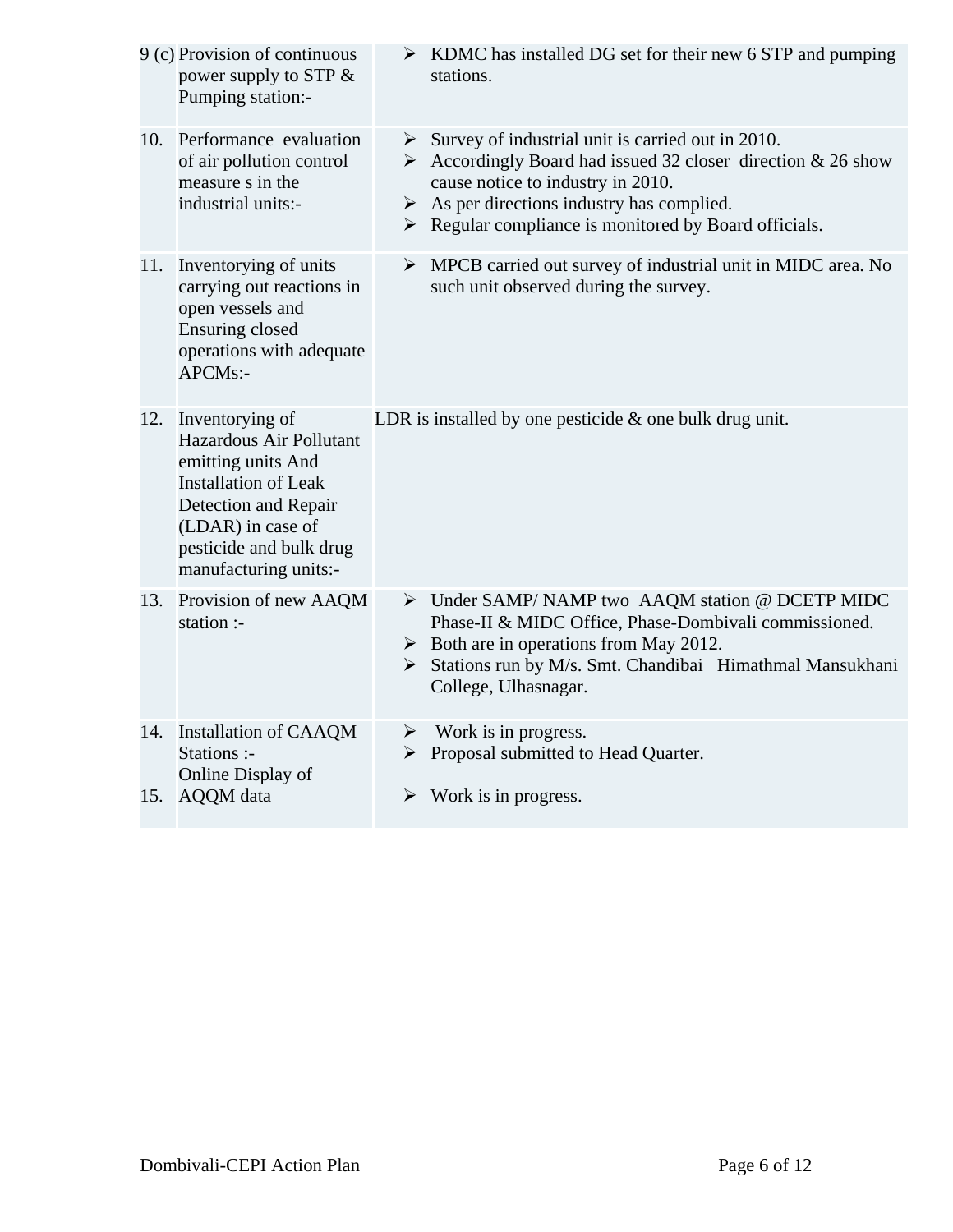| <b>Average AAQM Report</b>                                                       |     |     |          |                                                                         |                       |          |              |             |          |         |            |        |
|----------------------------------------------------------------------------------|-----|-----|----------|-------------------------------------------------------------------------|-----------------------|----------|--------------|-------------|----------|---------|------------|--------|
| Parameter                                                                        |     | So2 |          |                                                                         | <b>NO<sub>x</sub></b> |          |              | <b>RSPM</b> |          |         | <b>SPM</b> |        |
| <b>Standards</b><br>$\mu$ g/m $\lambda$                                          |     |     |          |                                                                         |                       |          |              |             |          |         |            |        |
|                                                                                  | Min | Max | Avg      | Min                                                                     | Max Avg               |          | Min          | Max         | Avg      | Min Max |            | Avg    |
|                                                                                  |     |     |          | Location :- MIDC Office, Dombivali. Period:- Jan-May 2013. (31 Samples) |                       |          |              |             |          |         |            |        |
| Readings                                                                         | 15  | 63  | 26.30 39 |                                                                         | 85                    | 54.99 58 |              | 120         | 81.39 72 |         | 143        | 98.55  |
| Location :- DCETP, MIDC, Phase-II, Dombivali. Period:- Jan-May 2013 (31 Samples) |     |     |          |                                                                         |                       |          |              |             |          |         |            |        |
| Readings                                                                         | 18  | 68  | 31.83 28 |                                                                         | 107                   |          | 65.73 46 149 |             | 95.24 61 |         | 174        | 113.68 |
|                                                                                  |     |     |          |                                                                         |                       |          |              |             |          |         |            |        |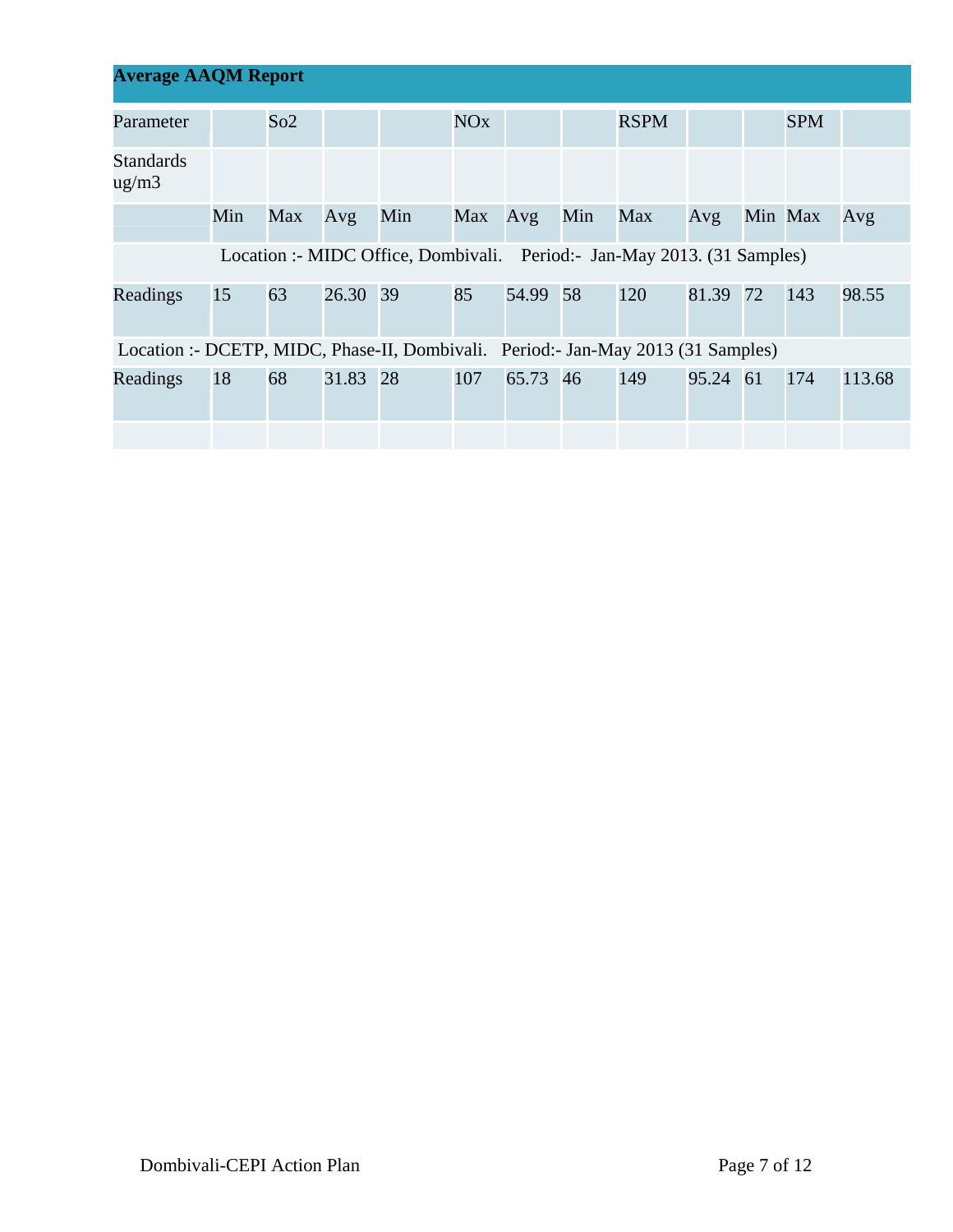| S.N | <b>Action Point</b>                                                                 | <b>Compliance</b>                                                                                                                                                       |
|-----|-------------------------------------------------------------------------------------|-------------------------------------------------------------------------------------------------------------------------------------------------------------------------|
| 16. | Repairing of internal roads $\&$<br>proper maintenance of same:-                    | Cement roads are constructed & regular<br>➤<br>maintainance is carried by MIDC.                                                                                         |
| 17. | Inventory of solvent using<br>industry & solvent recovery<br>units:<br>$\mathbf{I}$ | Used solvent is sent for recovery by individual<br>➤<br>industries which are few in number.                                                                             |
| 18. | Ground water monitoring:-                                                           | MPCB started ground water monitoring at 3<br>➤<br>location in and surrounding MIDC area.<br>$\triangleright$ Also above locations brought under the purview<br>of SWMP. |

| <b>Parameter</b>               | Well opp. KAMA<br><b>Office Dombivali</b> | <b>Well at Pimpaleshwar,</b><br>Dombivali | Well water near M/s<br>Altra Pure, Dombivali |
|--------------------------------|-------------------------------------------|-------------------------------------------|----------------------------------------------|
| pH                             | 7.3                                       | 7.55                                      | 7.4                                          |
| B.O.D 3 days<br>$27^{\circ}$ C | 3.4                                       | 5.3                                       | 3.5                                          |
| C.O.D                          | 20.0                                      | 34.0                                      | 24                                           |
| <b>SS</b>                      | 10.0                                      | 17.00                                     | 16                                           |

 $\overline{1}$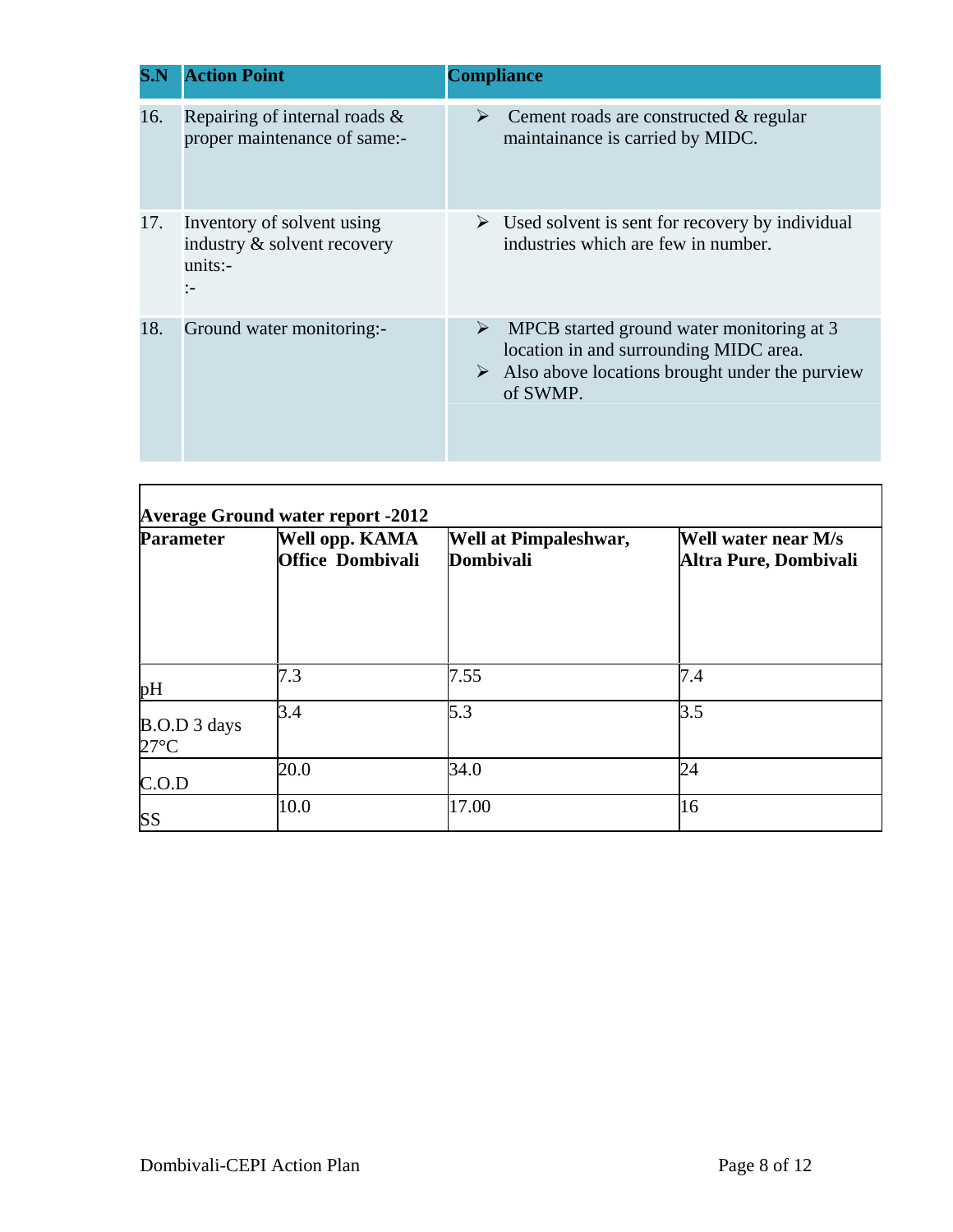| S.N | <b>Action Point</b>                                        | <b>Compliance</b>                                                                                                                                                                                                                                                                                                                                                                                                                                                                                                                                                        |
|-----|------------------------------------------------------------|--------------------------------------------------------------------------------------------------------------------------------------------------------------------------------------------------------------------------------------------------------------------------------------------------------------------------------------------------------------------------------------------------------------------------------------------------------------------------------------------------------------------------------------------------------------------------|
| 19. | Health Impact study:-                                      | Large industries are carrying out the studies.<br>➤                                                                                                                                                                                                                                                                                                                                                                                                                                                                                                                      |
| 20. | Proper storage & regular<br>disposal of HW & solid waste:- | $\triangleright$ All industries are member of CHWTSDF & regular<br>collection and transportation is done by<br>CHWTSDF, Taloja.<br>$\triangleright$ Also regular monitoring carried out by MPCB.                                                                                                                                                                                                                                                                                                                                                                         |
| 22. | 21 & Awareness Programme &<br><b>Monitoring Vision:-</b>   | $\triangleright$ Regular Review meeting are held for up gradation<br>work of CETP by Board Officials.<br>Tree plantation programme is undertaken by MIDC<br>$\triangleright$<br>& industrial associations.<br>$\triangleright$ MPCB recently organized a seminar on zero<br>discharge<br>from textile industry.<br>$\triangleright$ MPCB recently organized a seminar on Emission<br>Trading Scheme on 6th April 2013.<br>$\triangleright$ MPC Board, Kalyan has conducted meeting for the<br>progress of Dombivali Action plan with stake<br>holders on 4th April 2013. |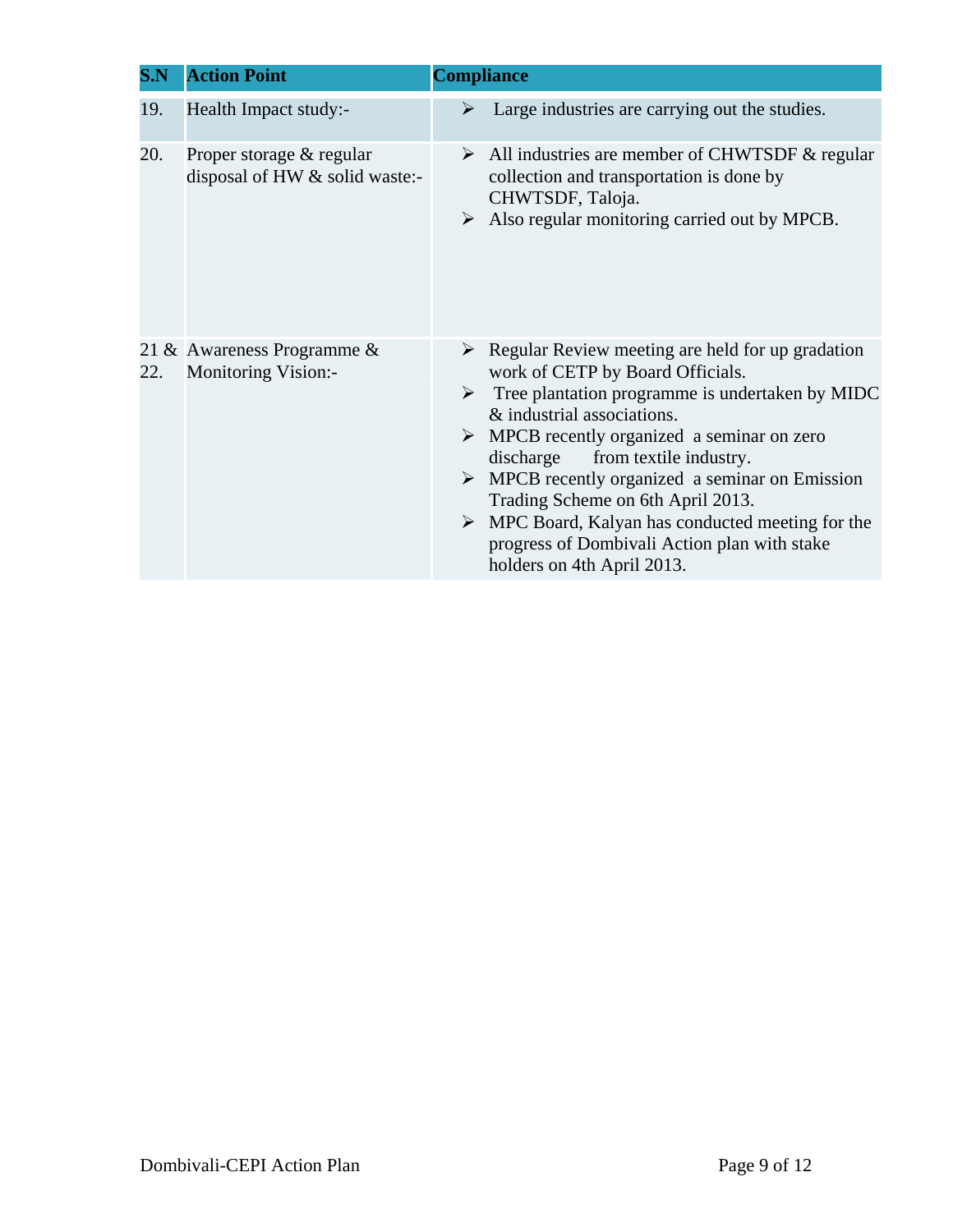## **Long Term Action plan**

| S.N  | <b>Action Point</b>                                                                                                                     | <b>Compliance</b>                                                                                                                                                                                                                                                                                                                                                                                                                                                                                 |
|------|-----------------------------------------------------------------------------------------------------------------------------------------|---------------------------------------------------------------------------------------------------------------------------------------------------------------------------------------------------------------------------------------------------------------------------------------------------------------------------------------------------------------------------------------------------------------------------------------------------------------------------------------------------|
| 1.   | Amalgamation of<br>CETP Textile &<br><b>CETP</b> Chemical and<br>upgradation of<br><b>CETP</b> Textile:-                                | Amalgamation of CETP will not be<br>➤<br>appropriate as both CETP governed by<br>separate industrial association.<br>$\triangleright$ Presently there is no consideration by both<br>the CETP for amalgamation.<br>$\triangleright$ But the load coming from chemical<br>industries of high COD is mixed with huge<br>quantity of low COD from textile industries in<br>common sump in order to reduce COD load<br>by dilution factor and then distributed to<br>both CETP for further treatment. |
| 2.   | Recycling of treated<br>effluent:-                                                                                                      | $\blacktriangleright$<br>Individual industries are not in favor of recycling of treated<br>effluent nor by CETP. 98 % of the total industry falls under<br>SSI.<br>Two paper industry recycling total treated effluent in process<br>➤<br>& one paper industry using 70 % treated effluent in process.<br>Also one large $\&$ one medium industry reuse some part of their<br>≻<br>treated effluent.                                                                                              |
| 3.   | Providing<br>underground<br>drainage network<br>for collection of<br>sewage from remote<br>area/ Grampanchyat<br>area:-                 | No progress is observed in this matter from MIDC /<br>➤<br>Grampanchayat.<br>$\triangleright$ Government has to take initiative.<br>Zilla Parashid has to take initiative.<br>➤                                                                                                                                                                                                                                                                                                                   |
| 4 a. | Providing STP for<br>domestic effluent of<br>residential colony<br>developed by<br>MIDC. Treated<br>water can be used<br>for gardening. | $\triangleright$ MPCB has written letter to MIDC, but till MIDC has not<br>given any reply. And is under consideration by MIDC.<br>> Proposal submitted by DBESA CETP to MIDC for the<br>treatment of 4.50 MLD domestic effluent generated from<br>MIDC residential area in their existing CETP.                                                                                                                                                                                                  |
| 4 b. | Providing STP for<br>KDMC area:-                                                                                                        | KDMC has started work of 6 new STP and @ 123 MLD.<br>➤<br>Out of 6 STP work 4 STP's work completed and are in<br>➤<br>commissioning stage. Trial run of STP are in progress.<br>Example 2 STP's 90 % work is completed, further work<br>is in progress will be completed by Sep. 2013.                                                                                                                                                                                                            |
| 5.   | Provision of<br>continuous power<br>supply to STP $&$<br>their pumping<br>station:-                                                     | KDMC has installed DG set for their new STP & Pumping<br>$\blacktriangleright$<br>stations.                                                                                                                                                                                                                                                                                                                                                                                                       |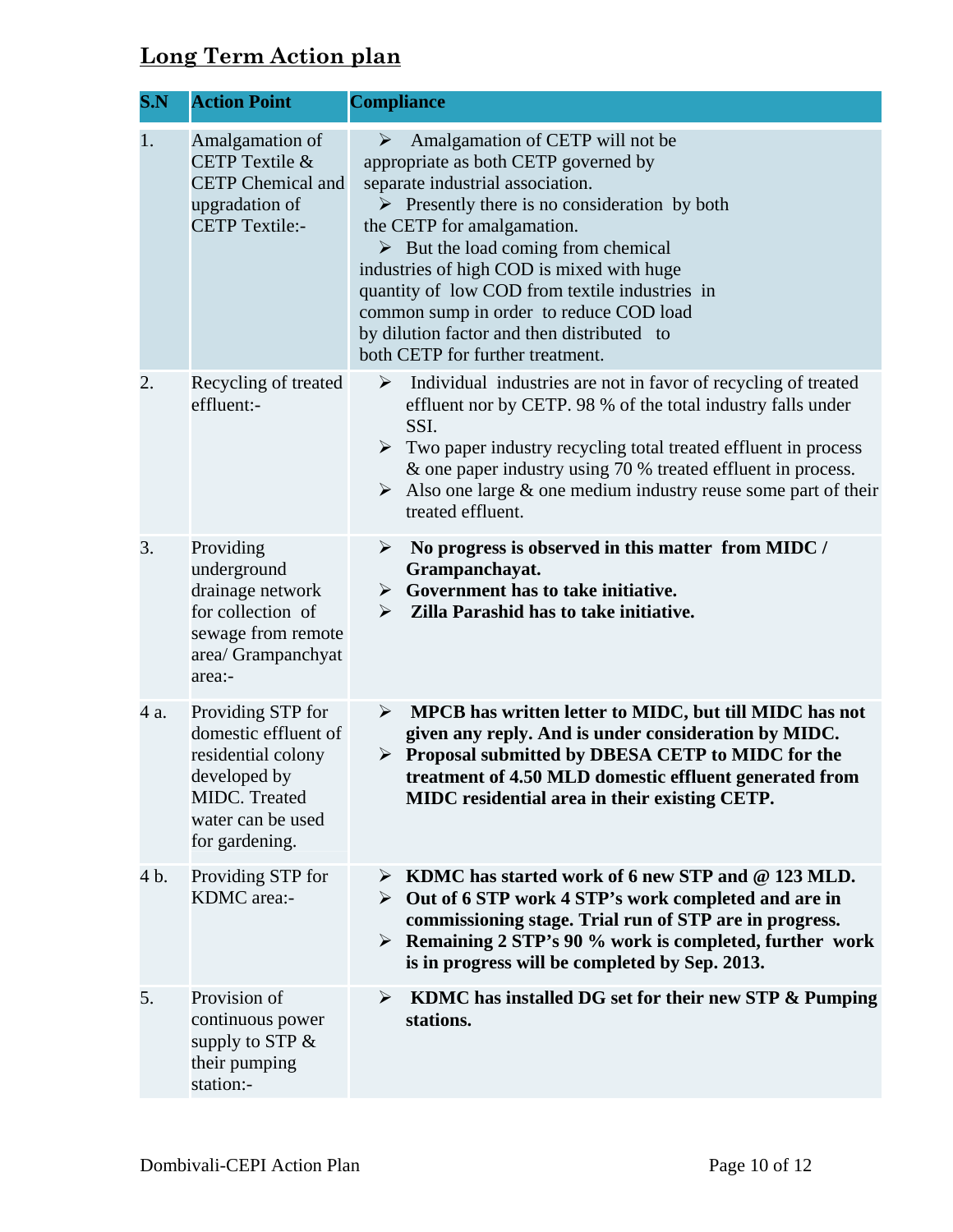| 6.   | Introduction of<br>Cleaner fuel like<br>CNG/LPG:-                                                                                                         | $\triangleright$ Work of installation of Gas pipe line by Mahanagar Gas<br>authority in Dombivali MIDC area. Phase-I is completed,<br>Phase-II work is in progress $\&$ gas shall be supplied by<br>2013.                                                                                           |
|------|-----------------------------------------------------------------------------------------------------------------------------------------------------------|-----------------------------------------------------------------------------------------------------------------------------------------------------------------------------------------------------------------------------------------------------------------------------------------------------|
| 7.   | The vehicles in this<br>area shall use clean<br>fuel as LPG/CNG:-                                                                                         | $\triangleright$ Under RTO, Kalyan 6673 Riksha & Taxi and 1719 LMV<br>Car are converted on LPG fuel. CNG is not available in<br>this area.                                                                                                                                                          |
| 8.   | Development of<br>Green belt &<br>Garden:-                                                                                                                | No progress. However follow up is on with industries,<br>➤<br>KAMA & MIDC.<br>$\triangleright$ Some industries have planted trees in surrounding factory<br>area.                                                                                                                                   |
| 9 a. | Illegal $&$<br>unscientific<br>dumping of<br>municipal solid<br>waste by<br>Grampanchayat's in<br>industrial area as<br>well as in residential<br>area :- | This matter is related with<br>➤<br>Grampanchyat/MIDC. Also KAMA has<br>filed a PIL against Grampanchyat & others.<br>$\triangleright$ MIDC has taken initiative for providing<br>land for scientific disposal of MSW.<br>Proposal sent to their HQ.<br>Zilla Parashid has to take initiative.<br>➤ |
| 9 b. | Scientific treatment<br>& disposal of MSW-<br>KDMC:-                                                                                                      | KDMC has obtained Authorisation from MPCB for new<br>$\blacktriangleright$<br>site at Umbarde, Kalyan.<br>$\triangleright$ Till no further progress.<br>Board is forfeited BG of Rs. 5 Lacks from KDMC for not<br>➤<br>starting work of new site. New BG of Rs. 10.00 is submitted<br>by KDMC.      |

| <b>Estimated Cost / Incurred cost (Lakhs)</b> |             |               |  |                                                                        |                   |                                                |                |             |             |             |  |
|-----------------------------------------------|-------------|---------------|--|------------------------------------------------------------------------|-------------------|------------------------------------------------|----------------|-------------|-------------|-------------|--|
|                                               | <b>MPCB</b> |               |  | <b>MIDC</b><br><b>CETP</b>                                             |                   |                                                | Local Body     |             |             |             |  |
|                                               |             | AAQM CAAQMVOC |  | <b>DBESA</b>                                                           |                   | <b>DCETP</b> Internal Disposal<br>network line |                | DG<br>Set   | <b>STP</b>  | <b>MSW</b>  |  |
| Total<br>Expenditure 35.07                    | Rs.         | Rs.<br>105.0  |  | Rs. 1.5 Rs. $650 +$ Rs. 30.0 Rs.<br>Rs. 7.87 Rs. 5.5 308.0<br>(DG Set) | (DG set)          |                                                | Rs. 3814.0 Rs. | 20.0        | Rs.<br>4700 | Rs.<br>4375 |  |
| Expenditure Rs. 8.72<br>used for              |             |               |  | Rs. 1.5 Rs. $340 +$ Rs. 30.0 Rs.<br>Rs. 7.87                           | $+$ Rs. 5.5 140.0 |                                                |                | Rs.<br>20.0 | Rs.<br>2200 |             |  |